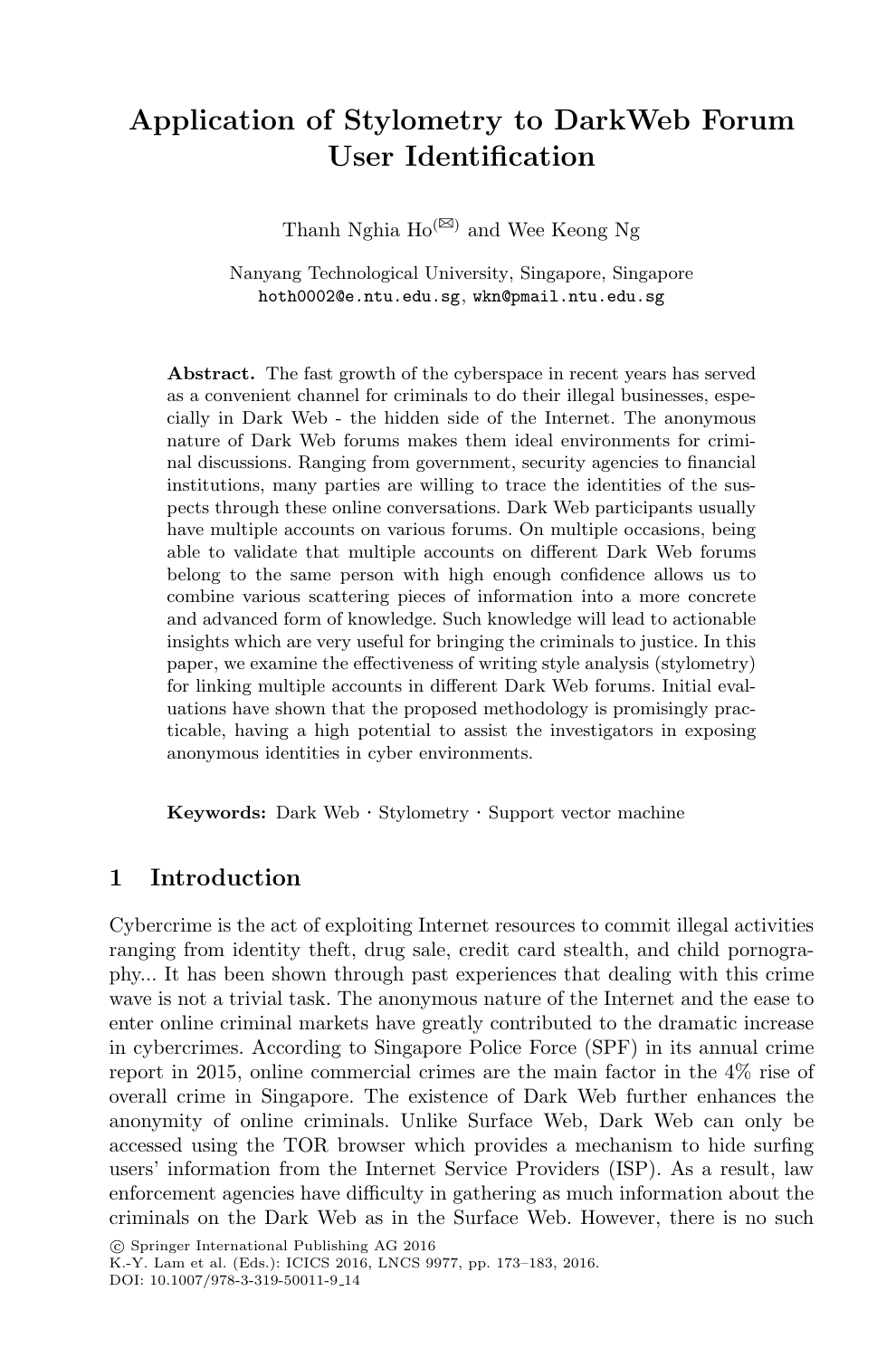thing as a perfect crime. The criminals may unconsciously leave some trails on the Internet in various forms of information, e.g. texts, images, and videos... These trails can provide valuable information which may help to reveal the criminal identities. In this research, we mainly focus on the analysis of criminal textual data in Dark Web forums. Specifically, we aim to profile Dark Web users by linking up their accounts on multiple Dark Web forums through writing style analysis. We consider, for example, a criminal selling drugs publicly in one Dark Web forum who also has another account with partial personal information on another Dark Web forum. The police can take advantage of that combined knowledge to carry out legal actions on the criminal.

In Sect. [2,](#page-1-0) we review the previous works that tackle the problem of authorship attribution. Section [3](#page-2-0) provides an overview of the dataset that we use in this research. In Sect. [4,](#page-3-0) we formally introduce the aforementioned problem of authorship matching between users on multiple Dark Web forums. We present the main work, our novel authorship attribution algorithm, in Sect. [5.](#page-3-1) In Sect. [6,](#page-6-0) we evaluate our algorithm on a dataset collected from multiple Dark Web forums. Finally, in Sect. [7,](#page-9-0) we give a conclusion for this research and discuss a few potential future works.

## <span id="page-1-0"></span>**2 Related Work**

#### **2.1 Dark Web Forums**

Traditional Web search engines, including the powerful ones, such as Google and Bing, are unable to index everything on the Internet. In general, we can divide the Internet into two main parts: the visible layer (Surface Web) and the invisible layer (Deep Web). The Surface Web contains all searchable contents that are visible to the general public. In contrast to the Surface Web, the Deep Web is the section of the Internet whose contents have not been indexed by standard search engines. The Dark Web is classified as a small portion of the Deep Web that has been intentionally hidden and is inaccessible through standard web browsers such as Google Chrome, Mozilla Firefox, and Internet Explorer...

Dark Web forums are utilized by cybercriminals to set up secret trading networks and support the exchange of illegal goods and services. Criminals use Dark Web forums' screen names or aliases to communicate with others. In addition, the user's private identification information is usually not shown on those forums and there are no restrictions on the number of accounts a single user can create. In other words, a user can create several anonymous accounts on the same forum and this kind of feature creates multiple challenges to the security and intelligence organizations in tracing back the identity of the anonymous users. For example, on 3 November 2014, the then 18 years old Newcastle man Liam Lyburd was arrested because of his threat to carry out a mass-killing at Newcastle College on a Dark Web forum called "Evolution". The police discovered that he had used two different accounts with unique usernames ("The Joker" and "I Love My Anger") to express his admiration for Anders Breivik, who was sentenced 21 years in prison for killing 77 people in Norway, and Jaylen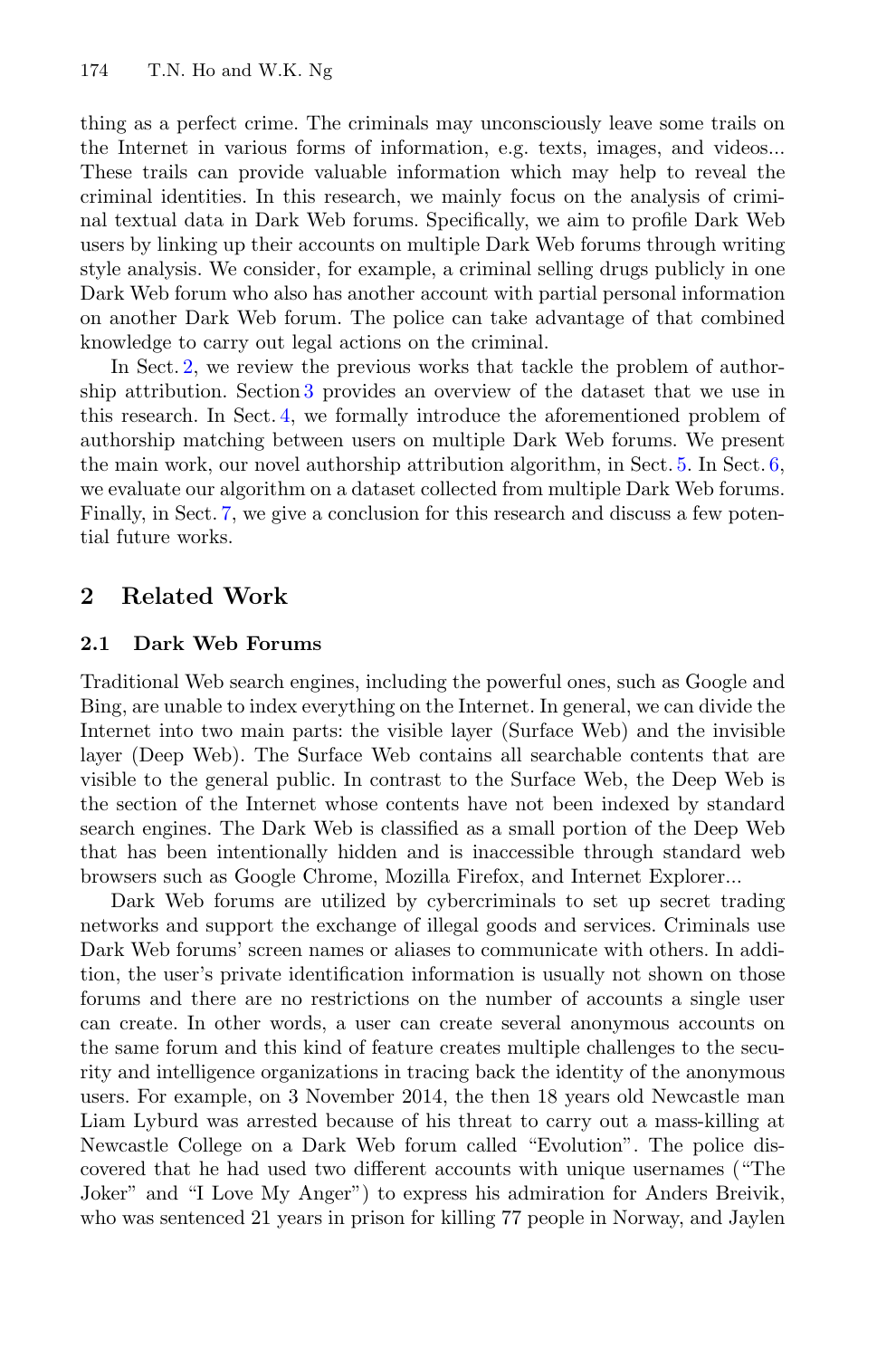Fryberg, who carried out a college attack in the US in which four students were killed [\[1](#page-10-0)].

The Dark Web and its danger to the society have extensively raised public awareness in recent years. A great number of parties, including the government and academic researchers, have paid serious attentions to this online threat. Although it is difficult to detect the activities of Dark Web participants, the hidden information in Dark Web forums represents a significant source of knowledge for law enforcement agencies. Accordingly, many researches have been carried out to study the Dark Web forum data. For example, Abbasi et al. [\[2](#page-10-1)] introduced a sentiment analysis framework to classify Dark Web forum opinions in both English and Arabic. Zhang et al. [\[3](#page-10-2)] created a Dark Web Forums Portal to collect and analyze data from multiple international Jihadist forums. However, few attempts have been made on Dark Web forum user's data integration and association between different forums.

#### **2.2 Attribution Techniques**

Amongst the authorship attribution techniques, statistical and machine learning methods are the two most frequently used ones. The former has gained a good reputation for its high level of accuracy [\[4\]](#page-10-3). However, there are some complications in these approaches, including the need for more stringent models and assumptions. The exponential growth in computer power over the past several years has promoted machine learning as a better candidate to solve the problem. Machine learning consists of a variety of different techniques such as Bayesian, decision tree, neural networks, k-nearest neighbors (k-NN), and support vector machines (SVMs)... Wang et al. [\[5\]](#page-10-4) pointed out two huge advantages of machine learning compared to statistical methods. Firstly, machine learning techniques are more scalable as they can handle a larger number of features. Secondly, an acceptable tolerant degree to noise can be achieved with machine learning techniques. These advantages are crucial for working with online messages, which often involve classification of many authors and a large feature set.

SVM classification is the most popular machine learning approach in recent years due to its classification power and robustness. Diederich et al. first introduced SVM to the online text classification domain in 2000 [\[6](#page-10-5)] where experiments are based on newspaper articles. After that, in 2006, Zheng et. al. [\[7](#page-10-6)] has shown that SVM is far superior compared to other classification methods for authorship identification of online messages.

## <span id="page-2-0"></span>**3 Corpora**

There are many challenges associated with the data collection on Dark Web forums compared to Surface Web forums. Accessibility is a big issue as most Dark Web forums restrict their contents to the registered users. They are known as *password-protected* Web resources that require registration and login. In addition, some Dark Web forums provide the contents in the unlinked form.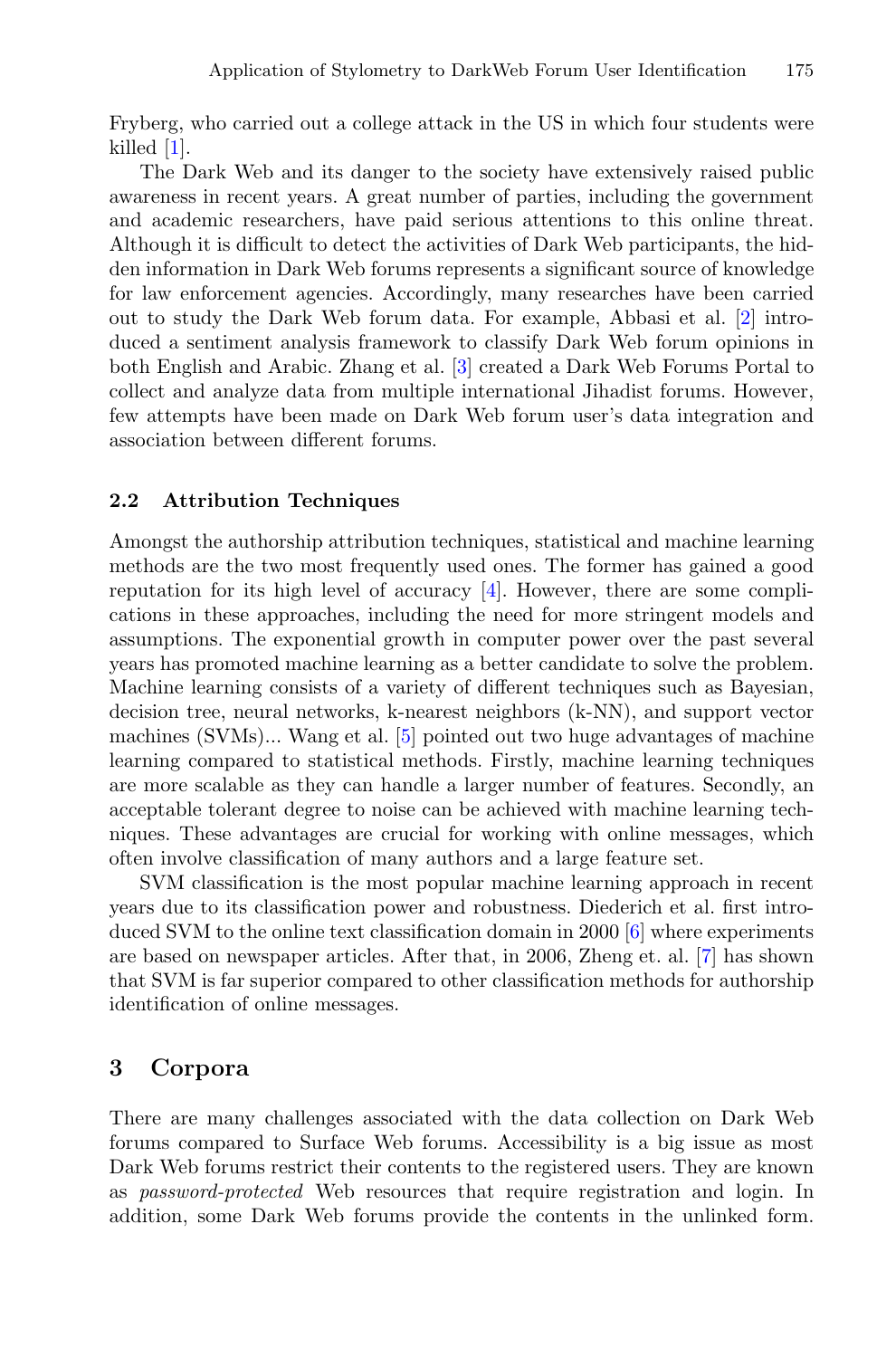"Unlinked content" referred to the online pages which are not linked to by other pages. This helps to limit the capabilities of web crawling programs. Hence, creating an effective crawling tool for Dark Web forums is a time-consuming and uneasy task. For the purpose of this research, we use an existing data source that is available online. The bulk of our data was obtained from a vast archive compiled by Gwern Branwen, who is an independent Dark Net Market (DNM) researcher. The archive contains data from more than 30 different Dark Web forums which are mostly in the HTML format.

# <span id="page-3-0"></span>**4 Problem Specification**

We define the authorship matching problem as the task to validate whether two accounts having the same username on multiple Dark Web forums belong to the same person or not through writing style analysis. Perito et al. [\[8\]](#page-10-7) discovered an interesting fact that users have the tendency to use similar usernames for their accounts in different sites, e.g., "donald.trump" and "d.trump". Therefore, it seems that tracking different accounts of a user can be achieved by searching for similar usernames. However, this is not always the case. The chance that two different users coincidentally create accounts with the same username on two different forums is not rare. For example, two users who are the fans of Marvel comics/movies may create the accounts with the same username "spiderman".

In this paper, we propose a novel approach for performing authorship matching using stylometry and basic classification technique (SVM). The problem can become very complex if the users purposely alter their writing style in order to make sure that they are completely anonymous. Kacmarcik et al. [\[9](#page-10-8)] have explored different techniques of automatically obfuscating a document to preserve anonymity and found that the number of changes per 1000 words is too small to confound the standard approaches to authorship attribution. For this research, we assume that the authors do not attempt to hide their writing style when participating in online discussions on Dark Web forums.

## <span id="page-3-1"></span>**5 Experiments**

Most authorship experiments usually follow a similar machine learning pattern: the model is first trained on a set of texts (training set) and then tested on another set of texts (testing set). The evaluation is based on the accuracy of the testing phase. We apply the described train-and-test process to examine the effectiveness of our proposed authorship matching techniques by designing two different author-matching tasks.

In the first experiment, we collect all the posts of a user in the same Dark Web forum and split them into two parts with nearly equal size and evaluate the authorship matching between those two parts using the proposed framework. This experiment is used as the validation process for finding the best parameter values. We label this process as "Validation Phase".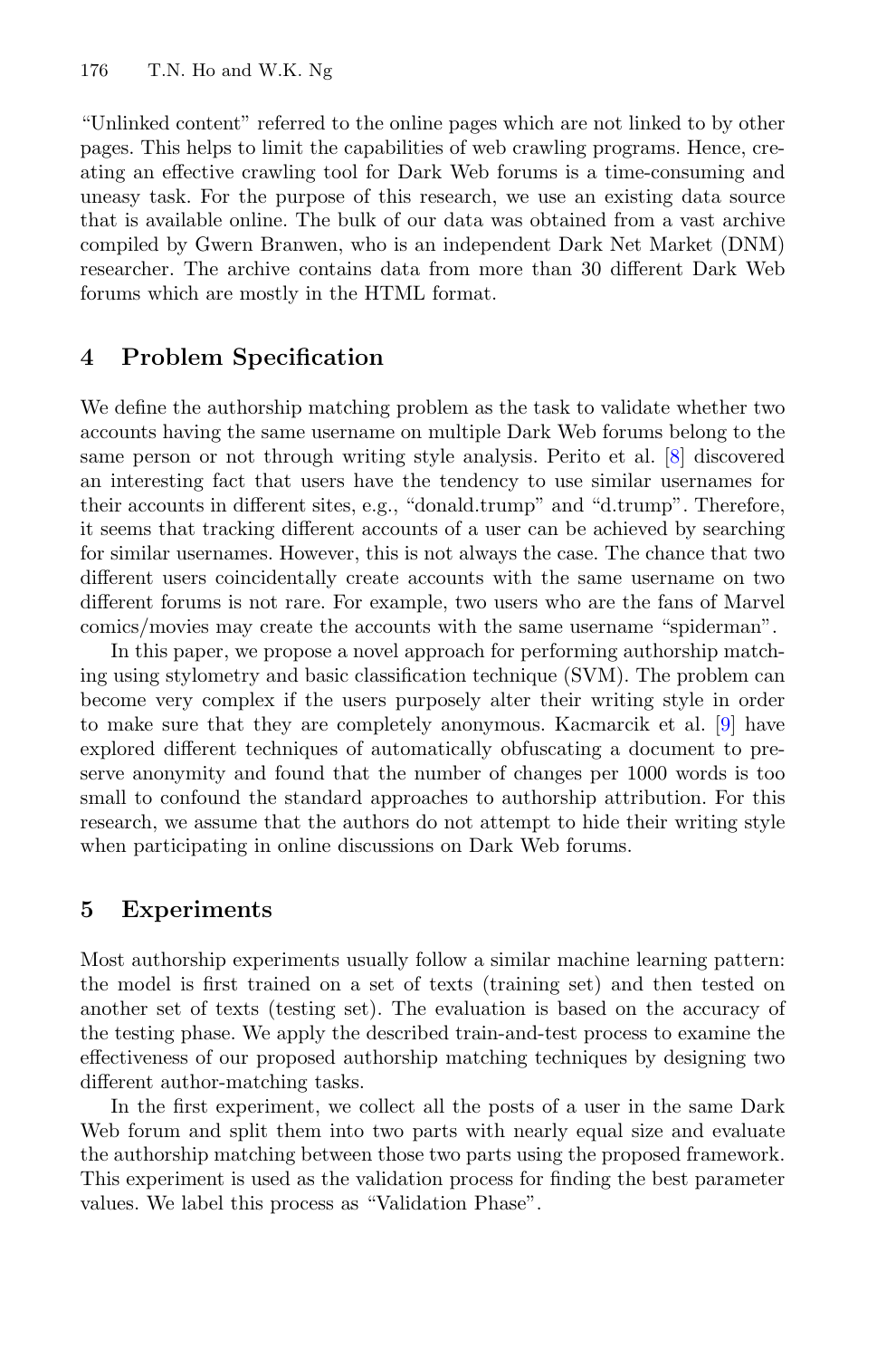After the "Validation Phase" is completed, we proceed to the "Testing Phase". In this experiment, we identify some users that have accounts on multiple Dark Web forums. For each user, we collect his/her posts in two arbitrary forums and evaluate the authorship matching between those two parts.

## **5.1 Message Collection**

In the first step, we need to define the list of authors that we want to analyze and extract a set of forum messages posted by those authors from the Dark Web archived data. As the archived data is in HTML format, a data transformation step is required to convert the HTML documents into raw plain text documents. In each post block, there are many redundant components that we need to remove such as user's profile details, user's signature, and quoted post of another user... The preprocessor first parses an HTML document and returns the actual user's post contents. The parsing process is done with the help of "Beautiful Soup", a python library for HTML parsing.

## **5.2 Message Filtering**

Real-world classification problems are influenced by several components. Among them, the presence of noises is a key factor. Noise is an unavoidable problem, which affects the quality of the data collection and data preparation processes. The performance of the authorship matching model built under such circumstances does not only depend on the quality of the training data, but also on its robustness against the noisy data. The noise in text data is defined as the undesired blocks of words which provide no or very little information and need to be removed in order to enhance the total quality of the classification process.

For Dark Web online messages between users, one of the most common "noise" which can be easily observed is known as users' PGP key. PGP stands for Pretty Good Privacy. PGP is most commonly used for data encryption and digital signatures. It adopts the public-key encryption mechanism in which a public key is used to encrypt the data and another separate private key is used to decrypt the encrypted data. Dark Web users usually make use of PGP to encrypt their sensitive information when doing illegal trading. Merchants on underground marketplaces usually provide own public key on their profile. Whenever other users want to trade goods or services from a merchant, they need to encrypt their shipping address using the public key provided by that merchant. In this way, only the merchant can decrypt and view the buyers' messages.

Another common "noise" that we need to consider comes from the hyperlinks (urls) that appear in the user's posts. Almost no user can memorize a long and difficult to remember url and retype it. In fact, users tend to copy/paste the url when they want to refer to an external source in their posts. Although each hyperlink is not directly typed by the authors, it still generates features for the stylometry process. For example, most of the feature set used in stylometry include bigrams and trigrams. The hyperlink usually begins with "http"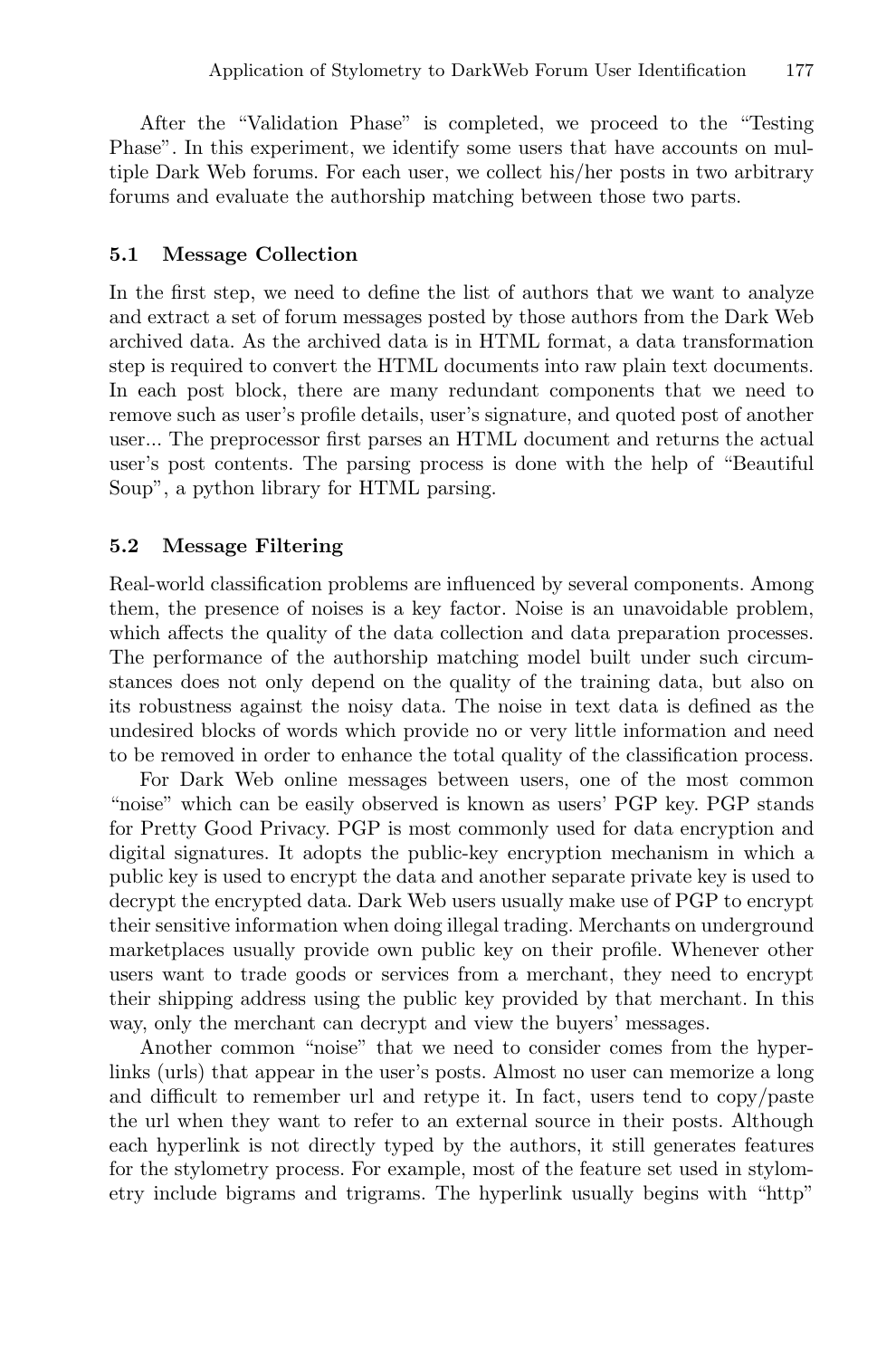or "https" and thus will create bigrams ("ht", "tt", "tp") and trigrams ("htt", "ttp"). These features contribute little to the stylometry process and may even affect the results badly if they dominate other features.

In addition, as our research mainly focuses on English text data, we need to remove the chunks of texts that are written in other languages. Language detection is performed using a Python module called "guess language", which adopts a trigram-based algorithm. "guess language" can detect over 60 languages, including non-alphabetical ones such as Japanese, Chinese, and Korean...

Last but not least, we need to remove duplicated paragraphs from the text documents. For example, some vendors tend to spam advertisements about their products or some admins may post the forum rules and guidelines multiple times to remind the users. Another common duplication problem comes from the user's forum signature. Most forums allow the users to add their unique signature in their user profile that is automatically appended to each of their posts. As a result, it reduces the exact length of the documents that are used in the classification. All the stylometry methods require some minimum number of words for both training and testing data. The more the duplications are present, the less effective the classification process become.

## **5.3 Feature Extraction**

The purpose of the feature extraction process is to convert the raw text data into informative and non-redundant data representation to facilitate the subsequent learning step. The raw collected messages are in unstructured fragments, which are not ready to train with machine learning algorithms. Therefore, we first transform the original raw text data into structured representations of derived features. These features are referred hereafter as writing style features and include some special features which are not used in the authorship attribution of traditional writings. Because of the casual nature of the Web-based environment, authors are more likely to leave their own *writeprints* in their online conversations (email, chats, forum posts...). Many users try hard to differentiate themselves from others through unique and special online writing style. For example, some authors have the habit of ending the online posts with a smile emoticon ":)" because they think it's cool. In another case, some people, especially the non-native English speakers, tend to repeatedly use some misspelled words in their sentences, e.g. "absense", "noticable", "succesful"... For the Dark Web environment that we consider in this research, there are additional fingerprints that can be taken into accounts. For example, a drug-addicted person may mention a lot about a specific drug name or an active vendor will copy/paste an advertising of his product on multiple Dark Web forums. As a result, with a carefully selected set of features that can represent those fingerprints, the performance of the authorship matching can become reasonably good.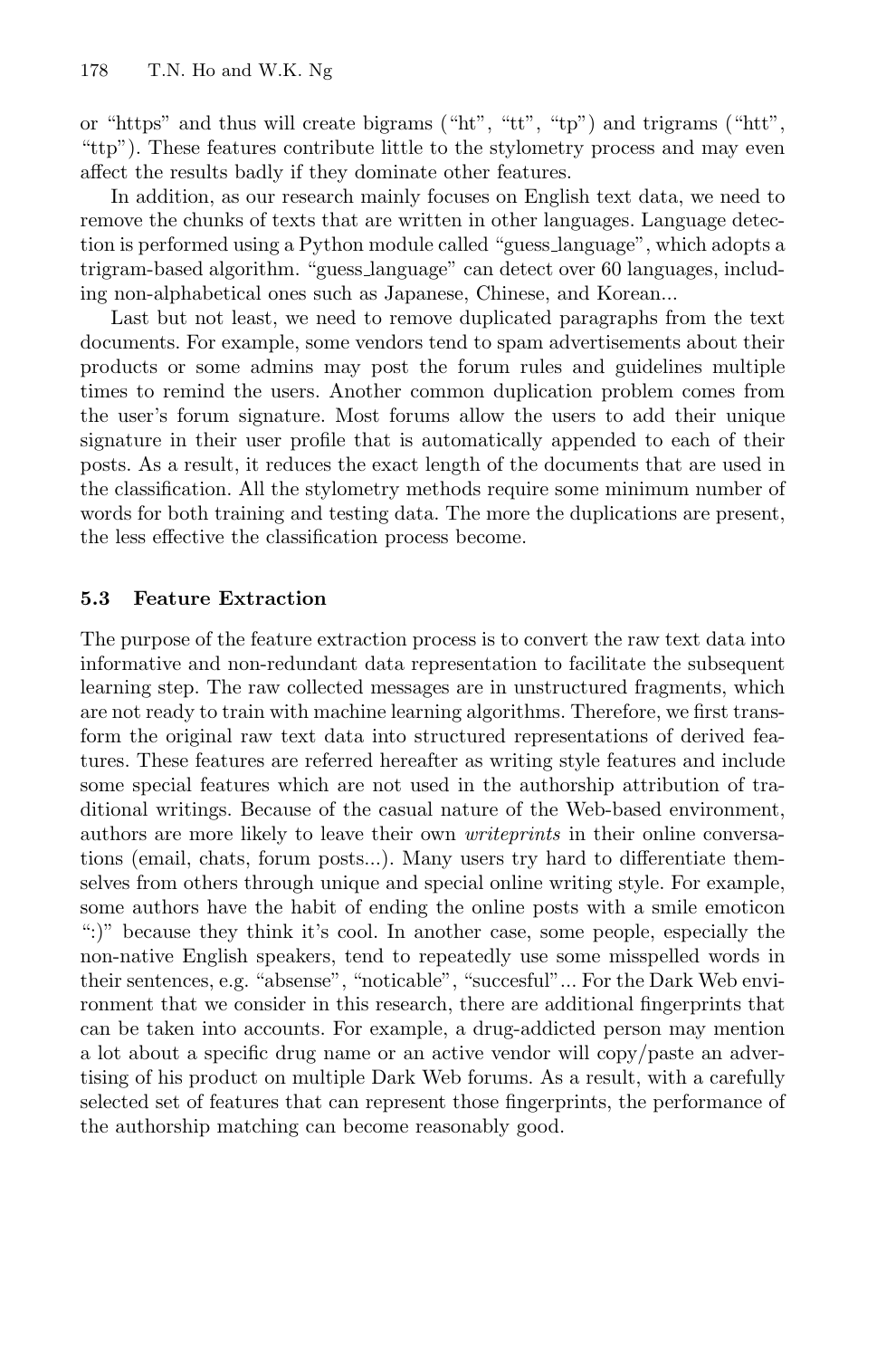#### **5.4 Validation Phase**

We collected posts of 10 active users in different Dark Web forums from the Dark Web archive dataset. We defined the active users as the ones with at least 400 posts and around 6000 words (the contents must be written mostly in English). We denote this set as *A*. In this validation phase, we divide *A* into two parts, each of which contains half the posts of each user. We denote those two subsets of *A* as *A*<sup>1</sup> and *A*<sup>2</sup> respectively. We also collect posts of 99 other active users which are used as the fixed negative training dataset for both experiments and denote this set as  $C$ . The data in  $A_1$  is used as the positive training data while the data in *C* provides the negative points which help to shape the classifiers. The desired result is 10 different classifiers for 10 testing users. Specifically, the classifier of each user *U* is constructed from the training dataset which contains posts of 100 authors (posts of 99 users in set *C* and posts of user *U* in *A*1). The trained classifiers will be tested against the testing data in the set  $A_2$  using different combinations of parameters. This experiment serves as the validation step which can help to determine the best parameter settings for our model.

#### **5.5 Testing Phase**

In the second experiment, for each user of the set *A*, we find another active account (having at least 400 posts with length around 6000 words) in a different Dark Web forum having the same username and collect all of his forum posts. We denote this set of data as *B*. The optimal model trained in the validation phase is applied to set *B*.

#### <span id="page-6-0"></span>**6 Discussions**

Based on the fact that SVM only performs binary classification task, we apply the N two-way classification model, where N is equal to the number of testing authors. As a result, each SVM classification was applied N times on the testing set of documents. This is known as the one-against-all approach. To predict a new instance of the testing set, we choose the classifier with the largest decision function value. The generated results are in the form of confusion matrices, each matrix's size is  $N \times N$ . To evaluate the performance of this classification model, we compute the following metrics: recall  $(R)$ , precision  $(P)$  and  $F_1$  measure.  $F_1$ is a popular measure that is frequently used in classification problems, where:

$$
F_1 = \frac{2RP}{R+P}
$$

For the first validation experiment, we apply the classification model using different SVM kernels. Basically, a kernel is a similarity function which we provide to a machine learning algorithm. It takes two inputs and estimates how similar they are. We carried out the experiment independently for each kernel type. The confusion matrices of all experiments are recorded. The row labels of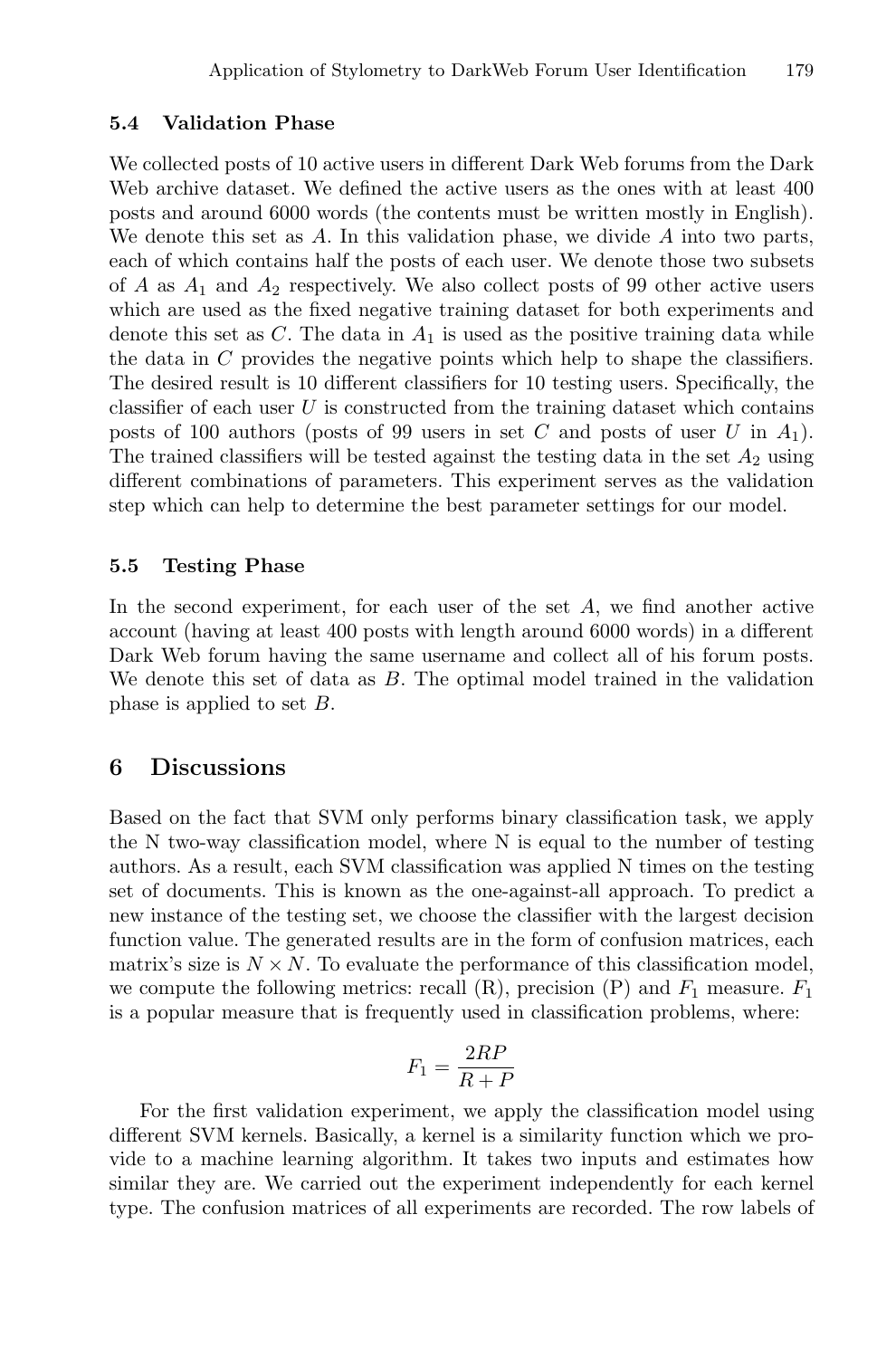each matrix are the names of the N classifiers used in the experiments (training authors) while the column labels are the N labeled testing documents. The number in each row  $(i, j)$  is the classifying decision value (distance to hyperplane) that the classifier in row *i* classifies the testing data of author in column *j*. The label (author) of each test document *i* is the highest value in column *i* which is highlighted in red color. After that, using the optimal kernel (which leads to the best accuracy), we apply the model to the testing dataset. The following tables (Tables [1,](#page-7-0) [2](#page-7-1) and [3\)](#page-8-0) show the results of the validation experiments using different kernels. The authors' usernames (labels) are abbreviated in order to protect their personal identity and privacy.

From the above results, we can observe that the linear and polynomial kernels can achieve  $10/10$  correct classifications. Table [4](#page-8-1) shows the  $F_1$  scores of the validation experiments.

In the next step, we carried out the test experiment using linear and polynomial kernels which achieved the perfect classification results for the first

|                   | BM(t)             | CW(t)           | FT(t)               | Ka(t)                               | Ta(t)              | $\operatorname{Zi}(t)$ | cv(t)         | ma(t)               | mu(t)           | ri(t)    |
|-------------------|-------------------|-----------------|---------------------|-------------------------------------|--------------------|------------------------|---------------|---------------------|-----------------|----------|
| BM(tr)            | 0.018             | $-1.154$ $-2.3$ |                     | $-1.91$                             | $-0.541$           | $-0.776$               | 0.777         | $-1.695$            | $-1.467$        | $-1.554$ |
| CW(tr)            | $-1.519$          |                 |                     | $-0.321$   $-1.598$   $-2.091$      | $-0.035$           | $-1.079$               | $-1.821$      | $-2.18$             | $-2.336$        | $-1.858$ |
| FT(tr)            | $-1.507$          |                 | $-0.944$ $-0.407$   | $-1.235$                            | $-1.634$   $-1.08$ |                        | $-1.272$      | $-0.639$            | $-1.005$        | $-1.084$ |
| Ka(tr)            | $-1.943$          |                 | $-1.953$ $-1.226$   | 0.144                               | $-2.857$           | $-1.888$               | $-1.961$      | $-0.611$            | $-0.393 - 0.91$ |          |
| Ta(tr)            | $-2.158$          |                 |                     | $-2.541$ $-3.203$ $-3.628$          | 1.582 <sup>1</sup> | $-3.48$                | $-2.795$      | $-3.782$            | $-3.865$        | $-3.817$ |
| $\mathrm{Zi(tr)}$ | $-1.813$          |                 | $-0.932$   $-1.387$ | $-1.066$                            | $-4.126$           | 0.816                  | $-2.009$      | $-1.02$             | $-0.882$        | $-0.722$ |
| cv(tr)            | $-0.927$          |                 |                     | $-0.984$   $-1.413$   $-1.372$      |                    | $-0.959$ $ -0.791$     | $\vert$ 1.633 | $-1.329$            | $-1.199$        | $-1.132$ |
| ma(tr)            | $-1.64$           |                 | $-1.469$ $-1.082$   | $-1.063$                            |                    | $-2.783$ $ -1.314$     | $-1.633$      | 0.531               | $-0.801$        | $-1.382$ |
| mu(tr)            | $-2.443$          | $-1.95$         | $-1.232$            | $-0.828$                            | $-5.082$ $-1.311$  |                        | $-2.812$      | $-0.411$            | 0.492           | $-1.1$   |
| ri(tr)            | $-1.624$ $-1.381$ |                 |                     | $-1.485$ $-1.093$ $-1.734$ $-1.197$ |                    |                        |               | $-0.709$   $-1.545$ | $-1.289$        | 0.544    |

<span id="page-7-0"></span>**Table 1.** Validation experiment result (linear kernel)

**Table 2.** Validation experiment result (polynomial kernel)

<span id="page-7-1"></span>

|                   | BM(t)              | CW(t)    | FT(t)           | Ka(t)                                     | Ta(t)           | $\mathrm{Zi}(t)$   | cv(t)                                       | ma(t)                                  | mu(t)                      | ri(t)    |
|-------------------|--------------------|----------|-----------------|-------------------------------------------|-----------------|--------------------|---------------------------------------------|----------------------------------------|----------------------------|----------|
| BM(tr)            | $0.103 - 1.16$     |          | $-2.256 - 1.85$ |                                           | $-0.291$        | $-0.79$            |                                             | $0.924$ $-1.614$ $-1.423$              |                            | $-1.535$ |
| CW(tr)            | $-1.422$           |          |                 | $ -0.446 -1.519 -1.986 -0.132 -1.134 $    |                 |                    | $-1.549$                                    | $-2.043$ $-2.15$                       |                            | $-1.742$ |
| FT(tr)            | $-1.589$           |          |                 | $-0.938$ $-0.377$ $-1.238$ $-2.058$       |                 | $-1.082$           | $-1.309$                                    |                                        | $-0.675$ $-1.007$          | $-1.086$ |
| Ka(tr)            | $-2.083$           | $-2.071$ |                 | $-1.229 \mid 0.127 \mid -3.721$           |                 |                    | $-1.918$ $-2.081$                           |                                        | $-0.704$ $-0.431$          | $-0.927$ |
| Ta(tr)            | $-2.059$           | $-2.365$ |                 |                                           |                 |                    | $-2.865$ $-3.157$ $1.696$ $-3.043$ $-2.559$ |                                        | $-3.298$ $-3.318$ $-3.281$ |          |
| $\mathrm{Zi(tr)}$ | $-1.912$           | $-0.89$  |                 | $-1.418$ $-1.109$ $-5.624$ $0.868$        |                 |                    | $ -2.018 $                                  | $-1.091$                               | $-0.898$                   | $-0.749$ |
| cv(tr)            | $-0.914$   $-0.98$ |          |                 | $-1.374$ $-1.346$ $-0.954$                |                 | $-0.832 \mid 1.65$ |                                             | $ -1.296 $                             | $-1.191$                   | $-1.141$ |
| ma(tr)            | $-1.757$           |          |                 | $-1.518$ $-1.067$ $-1.061$                | $-3.709 - 1.34$ |                    | $-1.752$                                    | 0.588                                  | $-0.794$                   | $-1.424$ |
| mu(tr)            | $-2.703$           | $-2.066$ |                 | $-1.198$ $-0.851$                         | $-7.206$        | $-1.34$            | $-3.192$                                    | $-0.447$ 0.476                         |                            | $-1.093$ |
| ri(tr)            | $-1.732$           |          |                 | $ -1.411  -1.478  -1.11  -2.259  -1.208 $ |                 |                    |                                             | $-0.678$   $-1.537$   $-1.285$   0.539 |                            |          |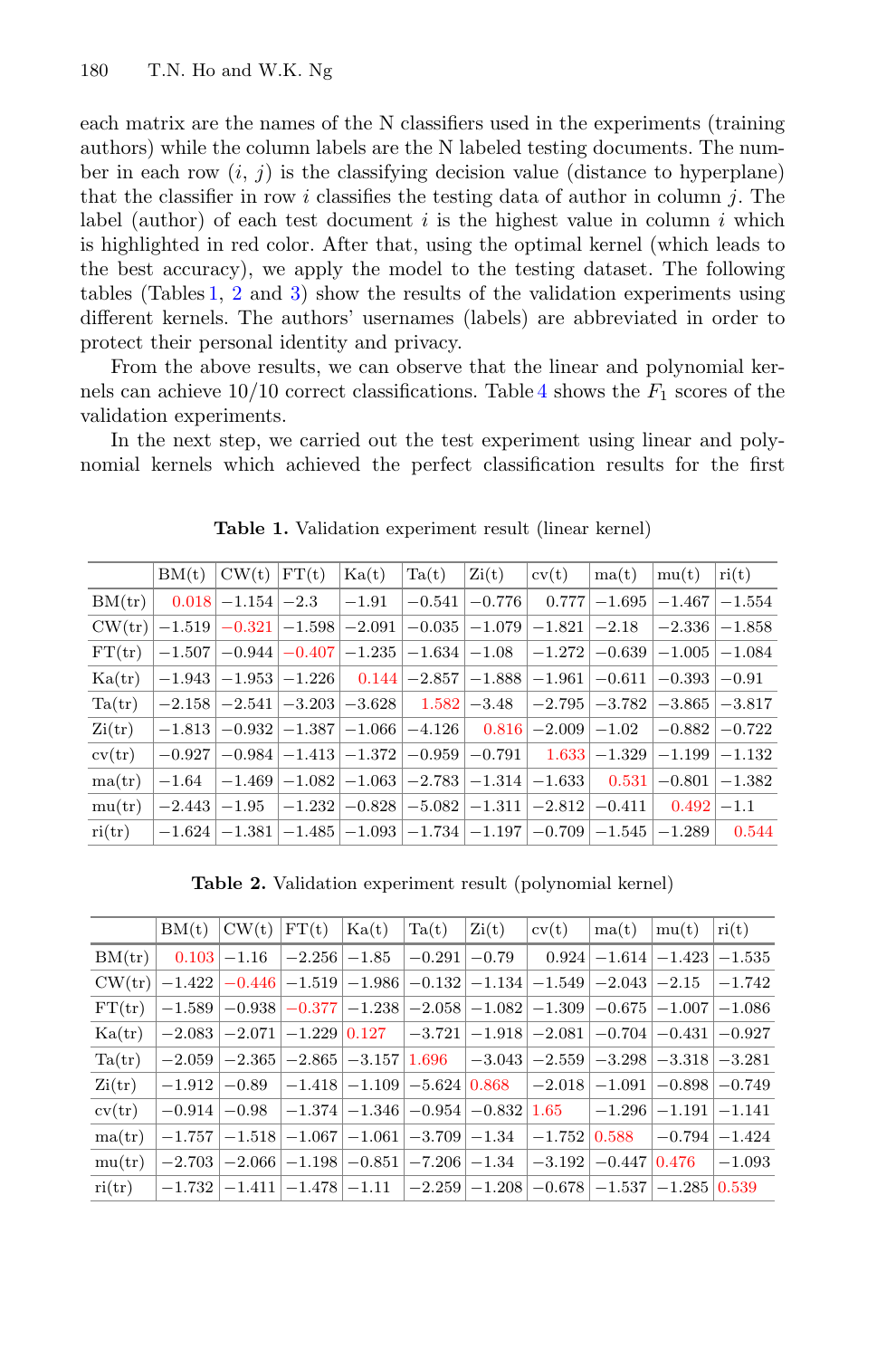|                   | BM(t)    | CW(t)    | FT(t)                      | Ka(t)             | Ta(t)                          | $\mathrm{Zi}(t)$ | cv(t)    | ma(t)                              | mu(t)    | ri(t)    |
|-------------------|----------|----------|----------------------------|-------------------|--------------------------------|------------------|----------|------------------------------------|----------|----------|
| BM(tr)            | $-0.952$ | $-0.995$ | $-1.105$                   | $-1.061$          | $-0.998$                       | $-0.986$         | $-0.988$ | $-1.003$                           | $-1.018$ | $-1.031$ |
| CW(tr)            | $-1.02$  | $-1.003$ | $-1.001$                   | $-1.001$          | $-0.989 - 1$                   |                  | $-0.989$ | $-0.995$                           | $-0.999$ | $-0.995$ |
| FT(tr)            | $-1$     | $-1.019$ | $-0.825$                   | $-0.976$          | $-0.987$                       | $-1.015$         | $-0.988$ | $-0.971$                           | $-1.003$ | $-0.954$ |
| Ka(tr)            | $-1.038$ | $-1.056$ | $-1.019$ $-0.71$           |                   | $-1.033$                       | $-1.062$         | $-1.033$ | $-0.986 - 0.91$                    |          | $-0.981$ |
| Ta(tr)            | $-0.997$ | $-1.008$ |                            | $-1.003$ $-1.003$ | $-0.61$                        | $-0.999$         | $-0.952$ | $-0.977$                           | $-0.995$ | $-0.979$ |
| $\mathrm{Zi(tr)}$ | $-1.09$  | $-1.091$ | $-1.011$                   | $-0.956$          | $-1.082$                       | $-0.79$          |          | $-1.083 - 1.068$                   | $-1.057$ | $-1.012$ |
| cv(tr)            | $-0.936$ |          | $-0.982$   $-1.015$   $-1$ |                   | $\mid$ $-0.963\mid$            | $-0.997$         | $-0.423$ | $-0.983$                           | $-0.995$ | $-0.984$ |
| ma(tr)            | $-0.998$ | $-1.006$ |                            | $-1.008$ $-1.006$ | $-0.96$                        | $-1.008$         | $-0.961$ | $-0.374$                           | $-0.954$ | $-0.991$ |
| mu(tr)            | $-1.021$ | $-1.033$ | $-1.069$                   | $-0.905$          | $-1.019$                       | $-1.067$ $-1.02$ |          | $-0.91$                            | $-0.66$  | $-1.009$ |
| ri(tr)            | $-1.004$ | $-1.041$ |                            |                   | $-1.002$   $-0.947$   $-0.977$ |                  |          | $-1.036$ $-0.978$ $-1.007$ $-1.02$ |          | $-0.393$ |

<span id="page-8-0"></span>**Table 3.** Validation experiment result (rbf kernel)

<span id="page-8-1"></span>**Table 4.** Validation experiments  $F_1$  score

| Kernel          | $F_1$ macro $F_1$ micro |     |
|-----------------|-------------------------|-----|
| Linear          |                         |     |
| Polynomial   1  |                         |     |
| R <sub>bf</sub> | 0.765                   | 0.8 |

<span id="page-8-2"></span>**Table 5.** Test experiment result (linear kernel)

|                   | BM(t)    | CW(t)   | FT(t)             | Ka(t)                                       | Ta(t)            | $\operatorname{Zi}(t)$   | cv(t)                                                          | ma(t)             | mu(t)                   | ri(t)    |
|-------------------|----------|---------|-------------------|---------------------------------------------|------------------|--------------------------|----------------------------------------------------------------|-------------------|-------------------------|----------|
| BM(tr)            | $-0.073$ | $-0.62$ |                   | $-2.023$ $-1.841$                           |                  | $-1.204$ $-1.036$        | $-0.328 - 1.61$                                                |                   | $-1.177$                | $-1.952$ |
| CW(tr)            | $-1.678$ |         |                   | $-0.686$   $-1.635$   $-2.254$              | $ -3.024  -1.48$ |                          | $-1.831$                                                       | $-2.608$          | $-2.754$                | $-2.58$  |
| FT(tr)            | $-1.39$  |         |                   | $-0.995$ $-0.662$ $-1.144$                  |                  | $ -1.468  -1.094  -1.14$ |                                                                | $-0.932$          | $-1.169$                | $-0.903$ |
| Ka(tr)            | $-2.119$ |         | $-2.084$ $-1.632$ |                                             |                  |                          | $0.164$   $-1.258$   $-1.793$   $-2.333$                       |                   | $-0.519$ $-0.492$       | $-0.649$ |
| Ta(tr)            | $-2.649$ |         |                   |                                             |                  |                          | $-3.012$ $-2.947$ $-3.417$ $-4.152$ $-3.083$ $-4.113$ $-4.027$ |                   | $-4.216$                | $-4.571$ |
| $\mathrm{Zi(tr)}$ | $-1.326$ | $-0.36$ | $-1.64$           | $-1.532$                                    |                  |                          | $-1.642$ $-0.063$ $-0.758$                                     | $-0.967$          | $-0.559$                | $-0.551$ |
| cv(tr)            | $-1.004$ |         |                   | $-0.683$   $-1.585$   $-1.271$              |                  | $-1.306$ $-1.04$         |                                                                |                   | $0.188 - 1.273 - 1.257$ | $-1.371$ |
| ma(tr)            | $-1.588$ |         |                   | $-1.353$ $-1.324$ $-1.134$                  |                  | $-1.411$ $-1.327$        | $-1.342$                                                       | $-0.327$          | $-0.946$                | $-1.078$ |
| mu(tr)            |          |         |                   | $-2.019$ $-2.043$ $-1.678$ $-0.899$         | $ -2.096 $       | $-1.681$                 | $-1.369$                                                       | $-0.616$          | 0.831                   | $-0.372$ |
| ri(tr)            |          |         |                   | $-1.703$ $-1.419$ $-1.563$ $-1.011$ $-1.26$ |                  | $-1.27$                  |                                                                | $-1.042$ $-1.415$ | $-1.286$                | 0.473    |

experiments. The results of this testing phase are recorded in Tables [5](#page-8-2) and [6.](#page-9-1) Table  $7$  shows the  $F_1$  scores of the test experiments.

The results show that there is not much difference between the performance of linear and polynomial kernels. Both can achieve 80% accuracy (8/10 correct classifications) which is a quite good result in authorship attribution domain.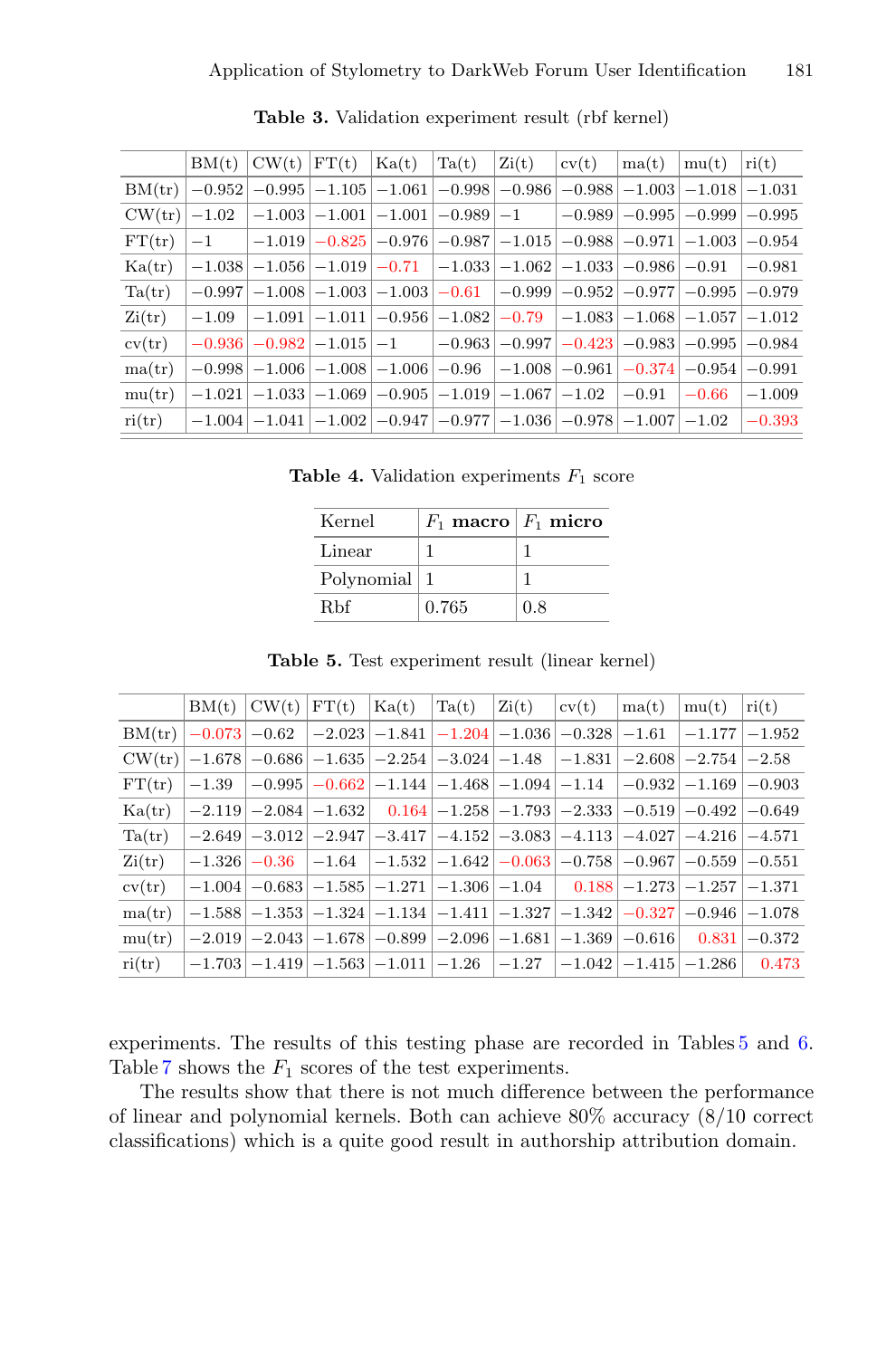|                   | BM(t)    | CW(t)                        | FT(t) | Ka(t)                                                          | Ta(t)                     | $\operatorname{Zi}(t)$     | cv(t)              | ma(t)             | mu(t)                                                                            | ri(t)    |
|-------------------|----------|------------------------------|-------|----------------------------------------------------------------|---------------------------|----------------------------|--------------------|-------------------|----------------------------------------------------------------------------------|----------|
| BM(tr)            | $-0.049$ |                              |       | $-0.623$ $-2.008$ $-1.801$                                     |                           | $-1.206$ $-1.042$          | $-0.421$   $-1.55$ |                   | $-1.167$                                                                         | $-1.824$ |
| CW(tr)            |          |                              |       | $-1.546$ $ -0.777 $ $-1.518$ $ -2.072 $ $-2.583 $ $-1.425$     |                           |                            |                    | $-1.778$ $-2.341$ | $-2.451$                                                                         | $-2.363$ |
| FT(tr)            |          |                              |       | $-1.429$ $-0.994$ $-0.634$ $-1.151$                            |                           | $-1.455$ $-1.099$          |                    | $-1.138$ $-0.944$ | $-1.163$                                                                         | $-0.925$ |
| Ka(tr)            |          |                              |       | $-2.224$ $-2.162$ $-1.67$ $0.176$ $-1.238$ $-1.849$ $-2.28$    |                           |                            |                    |                   | $-0.582$ $-0.551$                                                                | $-0.723$ |
| Ta(tr)            |          | $-2.455$ $-2.724$ $-2.679$   |       |                                                                | $-3.013$ $-3.532$ $-2.77$ |                            |                    |                   | $ -3.486 -3.436 -3.538 $                                                         | $-3.764$ |
| $\mathrm{Zi(tr)}$ |          | $-1.334$ $ -0.294$ $ -1.701$ |       |                                                                |                           | $-1.558$ $ -1.625$   0.002 | $-0.762$           |                   | $-1.013$ $-0.611$                                                                | $-0.656$ |
| cv(tr)            | $-1.005$ |                              |       |                                                                |                           |                            |                    |                   | $-0.715$ $-1.535$ $-1.262$ $-1.315$ $-1.046$ $-0.075$ $-1.259$ $-1.249$ $-1.349$ |          |
| ma(tr)            | $-1.683$ |                              |       | $-1.382$ $-1.353$ $-1.138$ $-1.45$                             |                           | $-1.357$ $-1.38$           |                    |                   | $-0.303$ $-0.968$                                                                | $-1.103$ |
| mu(tr)            | $-2.15$  |                              |       | $-2.158$ $-1.707$ $-0.916$ $-2.139$ $-1.729$ $-1.44$           |                           |                            |                    | $-0.648$          | 0.741                                                                            | $-0.447$ |
| ri(tr)            |          |                              |       | $-1.779$ $-1.441$ $-1.574$ $-1.026$ $-1.314$ $-1.285$ $-1.077$ |                           |                            |                    |                   | $-1.413$ $-1.287$                                                                | 0.255    |

<span id="page-9-1"></span>**Table 6.** Test experiment result (polynomial kernel)

<span id="page-9-2"></span>**Table 7.** Test experiments  $F_1$  score

| Kernel               | $F_1$ macro $F_1$ micro |     |
|----------------------|-------------------------|-----|
| Linear               | 0.747                   | 0.8 |
| Polynomial $(0.747)$ |                         | 0.8 |

# <span id="page-9-0"></span>**7 Conclusions and Future Work**

In this research, we have built a framework for authorship matching based on features extracted from online messages in Dark Web forums. We have undertaken two separate experiments to evaluate the effectiveness of the proposed method. These experiments have shown that writing style can be used to attribute and correlate authorship between users on multiple Dark Web forums with high accuracy. The results of the experiments show that our method is comparable to all tested state-of-the-art methods. We believe that the proposed framework has the potential to aid the task of tracing secret cyber criminal identities that are hidden under the indexed surface webs.

However, there are some constraints associated with this research. Firstly, we only consider stylometric attributes that work at the character level, word level, sentence level, and document level. There are some other attributes that work at the phrase level, the clause level, and the paragraph level. These attributes, however, are not considered in this study. Given their properties, we can assume that these attributes should provide good results at least for the text summarization task. Secondly, as mentioned in previous chapters, we assume that no text obfuscation attempts are made by the users. The problem can be complicated if the users intentionally alter their writing style to avoid being undercovered by legal parties. Therefore, sophisticated techniques for detecting stylistic deception in written texts need to be integrated for handling such complex scenarios. Last but not least, the size of our test dataset (users who have at least two active accounts on different Dark Web forums) is small due to the limitations